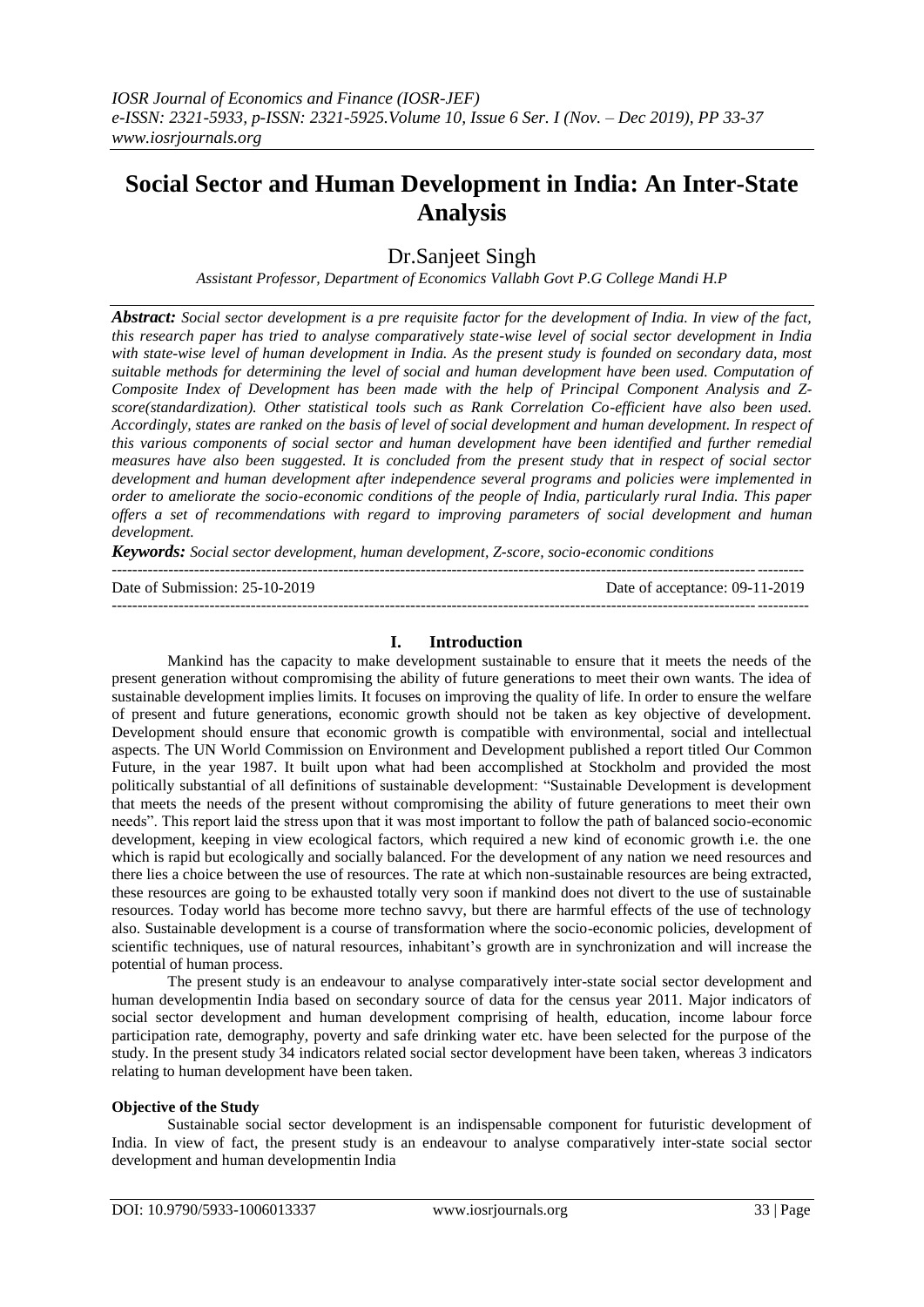٦

## **Research Methodology**

Since the present study is based on secondary data, most appropriate methods for determining the level of development have been used. On the basis of objective of the study, computation of Composite Index of Development has been made with the help of Principal Component Analysis and Z-score(standardization). Other statistical tools such as Rank Correlation Co-efficient and Deprivation Score have also been used.

| A1  | Life Expectancy at Birth                           |
|-----|----------------------------------------------------|
| A2  | Crude Birth Rate                                   |
| A3  | Crude Birth Rate (Rural)                           |
| A4  | Crude Birth Rate (Urban)                           |
| A5  | Crude Death Rate                                   |
| A6  | Crude Death Rate (Rural)                           |
| A7  | Crude Death Rate (Urban)                           |
| A8  | <b>Infant Mortality Rate</b>                       |
| A9  | <b>Infant Mortality Rate (Rural)</b>               |
| A10 | Infant Mortality Rate (Urban)                      |
| A11 | <b>Total Fertility Rate</b>                        |
| A12 | <b>Total Fertility Rate (Rural)</b>                |
| A13 | Total Fertility Rate (Urban)                       |
| A14 | Overall Sex Ratio                                  |
| A15 | Sex Ratio in the Age-group of 0-6 years            |
| A16 | Persons Per 100 Households                         |
| A17 | Persons Per 100 Households (Rural)                 |
| A18 | Persons Per 100 Households (Urban)                 |
| A19 | Density of Population                              |
| A20 | Percentage of Rural Population to Total Population |
| A21 | Percentage of Urban Population to Total Population |
| A22 | <b>Overall Literacy Rate</b>                       |
| A23 | <b>Total Male Literacy Rate</b>                    |
| A24 | <b>Total Female Literacy Rate</b>                  |
| A25 | Percentage of People Living below Poverty Line     |
| A26 | Labour Force Participation Rate (Rural Male)       |
| A27 | Labour Force Participation Rate (Rural Female)     |
| A28 | Labour Force Participation Rate (Rural Overall)    |
| A29 | Labour Force Participation Rate (Urban Male)       |
| A30 | Labour Force Participation Rate (Urban Female)     |
| A31 | Labour Force Participation Rate (Urban Overall)    |
| A32 | Household Access to Safe Drinking Water (Total)    |
| A33 | Household Access to Safe Drinking Water (Rural)    |
| A34 | Household Access to Safe Drinking Water (Urban)    |

#### **List of Indicators of Human development**

| Life Expectancy at Birth     |
|------------------------------|
| <b>Gross Enrolment Ratio</b> |
| GDP Per Capita               |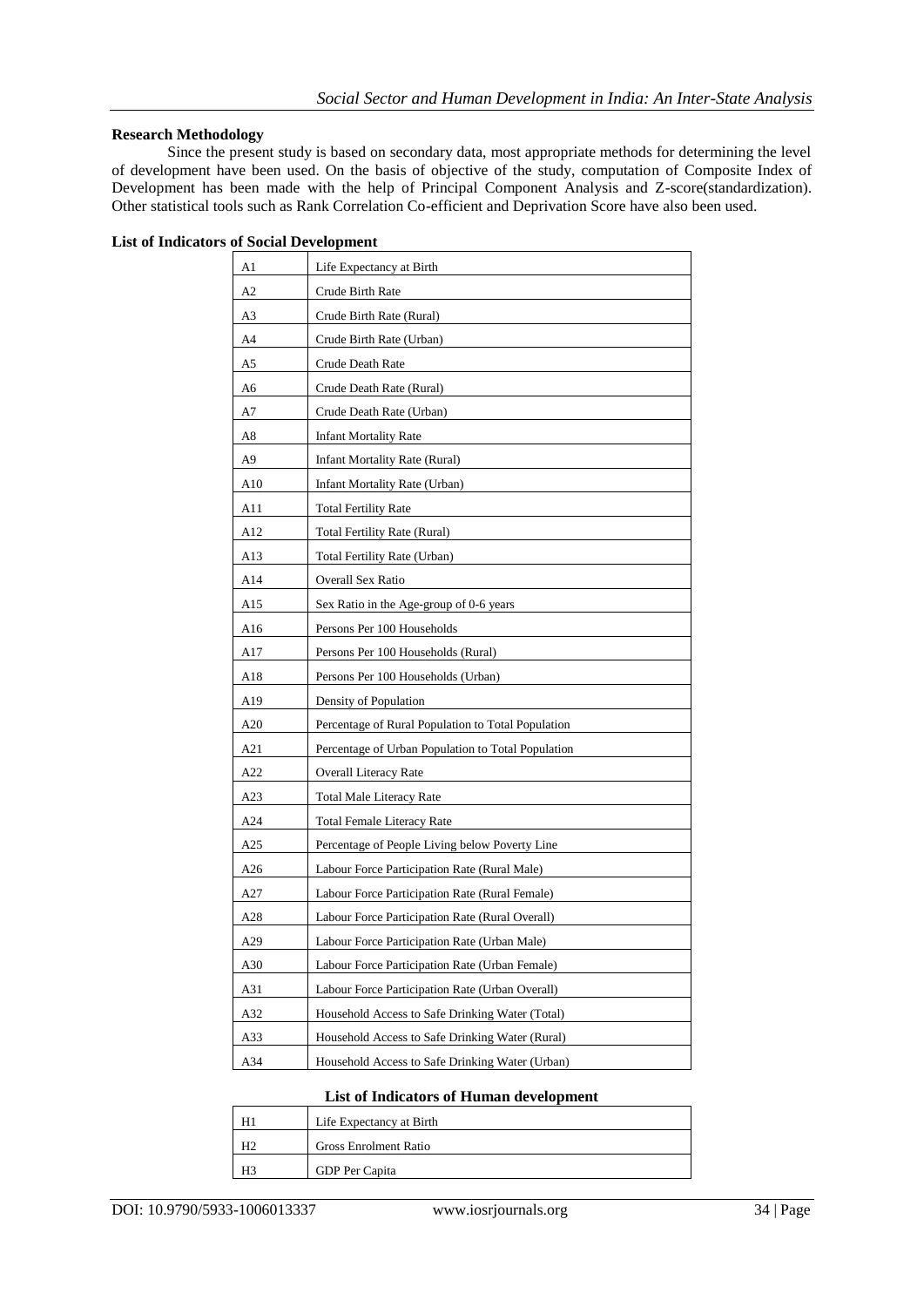## **II. Results and Discussions**

The analysis drawn from the development index is as follows:

In order to find the level of social sector development in India, an effort has been made to calculate the development index by summing up the values of deprivation score. Accordingly, the states have been ranked on the basis of values development index. It is evident from the Table 1.1 that the development index score for the year 2011 was highest in Uttar Pradesh followed by Chhattisgarh, Madhya Pradesh, Gujarat, Rajasthan, Odisha, Karnataka, Assam, Bihar and Meghalaya respectively, whereas Manipur was placed at the bottom place preceded by Chandigarh, Arunachal Pradesh, Nagaland, Goa, Andaman and Nicobar Islands, Delhi, Tripura, Lakshadweep and Jammu and Kashmir respectively during the year 2011. On the other hand,Human development Index Score was the highest in Kerala followed by Goa, Himachal Pradesh, Tamil Nadu, Maharashtra, Punjab, Haryana, West Bengal, Jammu and Kashmir and Gujarat respectively, whereas Uttar Pradesh was placed at the bottom preceded by Arunachal Pradesh, Assam, Bihar, Chhattisgarh, Madhya Pradesh, Manipur, Jharkhand, Meghalaya and Nagaland respectively.

**Table 1.1 Rank of States Based on the Value of Development Index and Human Development**

|                         |                          |                         | Human                  | Rank            |
|-------------------------|--------------------------|-------------------------|------------------------|-----------------|
|                         | Development Indexfor the |                         | DevelopmentIndexforthe |                 |
| <b>States</b>           | <b>Year-2011</b>         | Rank                    | <b>Year 2011</b>       |                 |
| Andhra Pradesh          | 0.497                    | 19                      | 0.309                  | 17              |
| Arunachal Pradesh       | 0.422                    | 33                      | 0.124                  | 27              |
| Assam                   | 0.531                    | $\overline{8}$          | 0.138                  | 26              |
| <b>Bihar</b>            | 0.531                    | 9                       | 0.158                  | 25              |
| Chhattisgarh            | 0.621                    | $\overline{2}$          | 0.18                   | 24              |
| Delhi                   | 0.445                    | 29                      |                        |                 |
| Goa                     | 0.442                    | 31                      | 0.803                  | $\overline{c}$  |
| Gujarat                 | 0.566                    | $\overline{4}$          | 0.477                  | 10              |
| Haryana                 | 0.520                    | 12                      | 0.493                  | 7               |
| <b>Himachal Pradesh</b> | 0.524                    | 11                      | 0.647                  | $\overline{3}$  |
| Jammu & Kashmir         | 0.471                    | 26                      | 0.479                  | $\overline{9}$  |
| Jharkhand               | 0.502                    | 15                      | 0.222                  | $\overline{21}$ |
| Karnataka               | 0.533                    | $\overline{7}$          | 0.42                   | 12              |
| Kerala                  | 0.481                    | 24                      | 0.911                  | $\mathbf{1}$    |
| Madhya Pradesh          | 0.580                    | $\overline{\mathbf{3}}$ | 0.186                  | 23              |
| Maharashtra             | 0.500                    | 17                      | 0.629                  | 5               |
| Manipur                 | 0.348                    | 35                      | 0.199                  | 22              |
| Meghalaya               | 0.528                    | 10                      | 0.246                  | 20              |
| Mizoram                 | 0.485                    | 21                      | 0.408                  | 13              |
| Nagaland                | 0.423                    | 32                      | 0.257                  | 19              |
| Odisha                  | 0.548                    | 6                       | 0.261                  | 18              |
| Punjab                  | 0.484                    | $\overline{22}$         | 0.538                  | 6               |
| Rajasthan               | 0.555                    | 5                       | 0.324                  | 15              |
| Sikkim                  | 0.511                    | 14                      | 0.324                  | 16              |
| <b>Tamil Nadu</b>       | 0.519                    | 13                      | 0.633                  | 4               |
| Tripura                 | 0.456                    | 28                      | 0.354                  | 14              |
| <b>Uttar Pradesh</b>    | 0.640                    | $\mathbf{1}$            | 0.122                  | 28              |
| Uttarakhand             | 0.484                    | 23                      | 0.426                  | 11              |
| West Bengal             | 0.501                    | 16                      | 0.483                  | 8               |
| A& N Islands            | 0.443                    | 30                      |                        |                 |
| Chandigarh              | 0.417                    | 34                      |                        |                 |
| D&N Haveli              | 0.495                    | 20                      |                        |                 |
| Daman & Diu             | 0.478                    | 25                      |                        |                 |
| Lakshadweep             | 0.465                    | 27                      |                        |                 |
| Puducherry              | 0.499                    | 18                      |                        |                 |

**Source: Primary Probe**

Alternatively, in order to calculate the composite index of social sector development in India, an effort has been made to calculate the composite index of development by summing up the values of Z-Score. Accordingly, the states have been ranked on the basis of values composite index. It is evident from the Table 1.2 that the Z-Score for the year 2011 was highest in Uttar Pradesh followed by Chhattisgarh, Madhya Pradesh, Gujarat, Rajasthan, Odisha, Karnataka, Assam, Meghalaya and Tamil Nadu respectively, whereas Manipur was placed at the bottom place preceded by Chandigarh, Arunachal Pradesh, Delhi, Goa, Nagaland, Andaman and Nicobar Islands, Tripura, Lakshadweep, Daman and Diu and Jammu and Kashmir respectively during the year 2011. On the other hand, Human development Index Score was the highest in Kerala followed by Goa, Himachal Pradesh, Tamil Nadu, Maharashtra, Punjab, Haryana, West Bengal, Jammu and Kashmir and Gujarat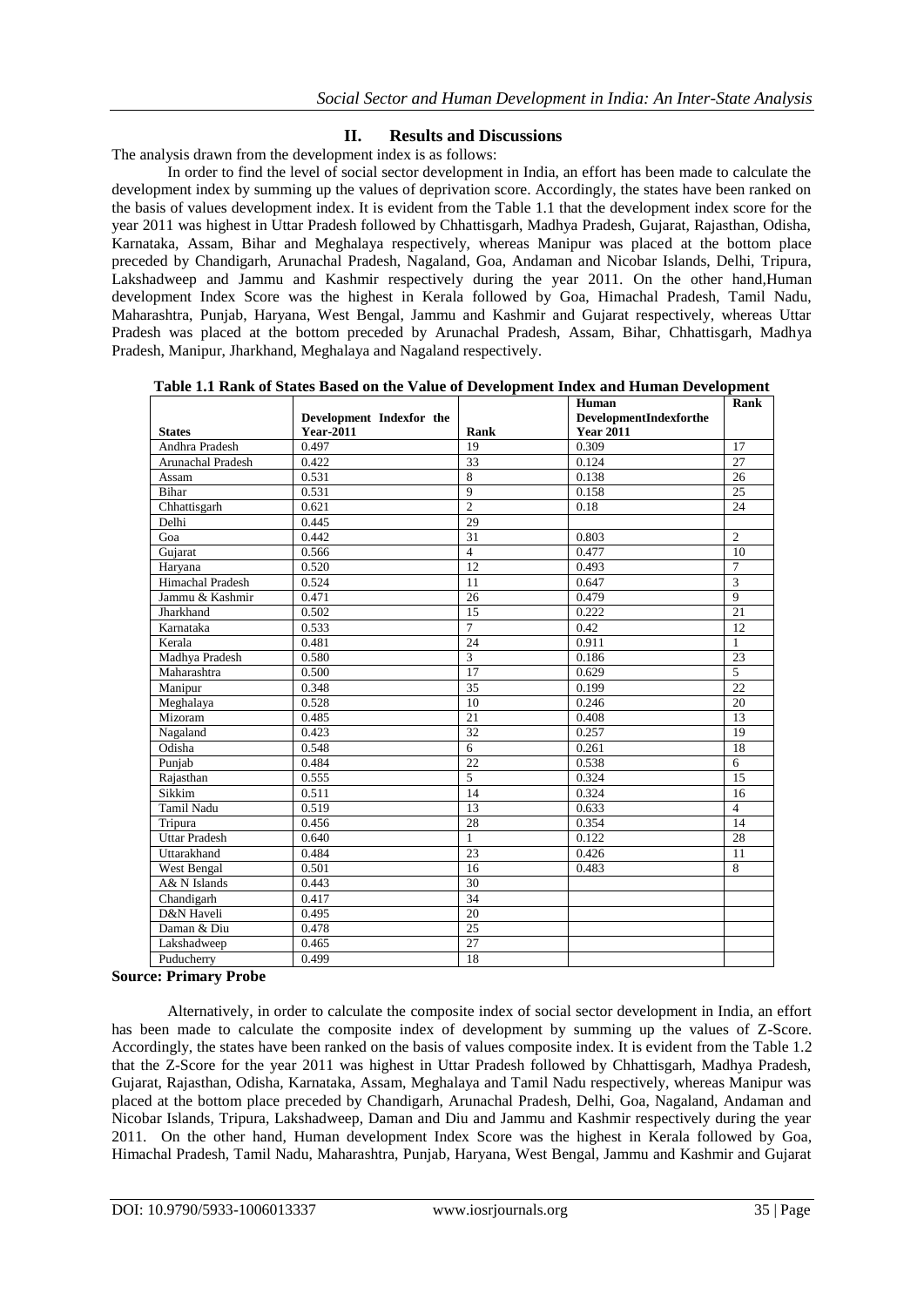respectively, whereas Uttar Pradesh was placed at the bottom preceded by Arunachal Pradesh, Assam, Bihar, Chhattisgarh, Madhya Pradesh, Manipur, Jharkhand, Meghalaya and Nagaland respectively.

| <b>Year-2011</b><br>for the Year 2011<br><b>States</b><br>Rank<br>0.309<br>17<br>Andhra Pradesh<br>19.71<br>15<br>7.36<br>34<br>Arunachal Pradesh<br>0.124<br>27<br>23.13<br>$\mathbf{Q}$<br>0.138<br>26<br>Assam<br>Bihar<br>21.55<br>13<br>0.158<br>25<br>34.67<br>$\overline{2}$<br>24<br>Chhattisgarh<br>0.18<br>32<br>Delhi<br>11.94<br>$\overline{2}$<br>Goa<br>12.10<br>31<br>0.803<br>Gujarat<br>28.39<br>$\overline{4}$<br>0.477<br>10<br>$\overline{7}$<br>21.54<br>14<br>0.493<br>Haryana<br>$\overline{3}$<br><b>Himachal Pradesh</b><br>8<br>23.41<br>0.647<br>$\overline{9}$<br>$\overline{25}$<br>Jammu & Kashmir<br>16.21<br>0.479<br>$\overline{21}$<br>Jharkhand<br>18.80<br>19<br>0.222<br>$\overline{7}$<br>Karnataka<br>12<br>24.18<br>0.42<br>23<br>Kerala<br>17.13<br>0.911<br>1<br>Madhya Pradesh<br>$\overline{3}$<br>29.44<br>0.186<br>23<br>$\overline{5}$<br>Maharashtra<br>19.67<br>16<br>0.629<br>$\overline{22}$<br>35<br>0.00<br>0.199<br>Manipur<br>22.68<br>10<br>0.246<br>$\overline{20}$<br>Meghalaya<br>21<br>Mizoram<br>17.76<br>0.408<br>13<br>30<br>0.257<br>Nagaland<br>12.15<br>19<br>6<br>18<br>Odisha<br>25.96<br>0.261<br>$\overline{22}$<br>$\overline{6}$<br>17.60<br>0.538<br>Punjab<br>$\overline{5}$<br>15<br>26.43<br>0.324<br>Rajasthan<br>$\overline{12}$<br>Sikkim<br>21.60<br>0.324<br>16<br>Tamil Nadu<br>$\overline{4}$<br>22.55<br>11<br>0.633<br>28<br>0.354<br>14<br>14.31<br>Tripura<br><b>Uttar Pradesh</b><br>0.122<br>28<br>36.95<br>$\mathbf{1}$<br>Uttarakhand<br>16.93<br>24<br>0.426<br>11<br>West Bengal<br>19.38<br>17<br>8<br>0.483<br>29<br>A&N Islands<br>12.69<br>$\overline{33}$<br>Chandigarh<br>7.92<br>D&N Haveli<br>18.44<br>20<br>15.26<br>$\overline{26}$<br>Daman & Diu<br>27<br>Lakshadweep<br>14.76 |            | Development Index for the |    | Human DevelopmentIndex | Rank |
|-----------------------------------------------------------------------------------------------------------------------------------------------------------------------------------------------------------------------------------------------------------------------------------------------------------------------------------------------------------------------------------------------------------------------------------------------------------------------------------------------------------------------------------------------------------------------------------------------------------------------------------------------------------------------------------------------------------------------------------------------------------------------------------------------------------------------------------------------------------------------------------------------------------------------------------------------------------------------------------------------------------------------------------------------------------------------------------------------------------------------------------------------------------------------------------------------------------------------------------------------------------------------------------------------------------------------------------------------------------------------------------------------------------------------------------------------------------------------------------------------------------------------------------------------------------------------------------------------------------------------------------------------------------------------------------------------------------------------------------------------------------------------------------------|------------|---------------------------|----|------------------------|------|
|                                                                                                                                                                                                                                                                                                                                                                                                                                                                                                                                                                                                                                                                                                                                                                                                                                                                                                                                                                                                                                                                                                                                                                                                                                                                                                                                                                                                                                                                                                                                                                                                                                                                                                                                                                                         |            |                           |    |                        |      |
|                                                                                                                                                                                                                                                                                                                                                                                                                                                                                                                                                                                                                                                                                                                                                                                                                                                                                                                                                                                                                                                                                                                                                                                                                                                                                                                                                                                                                                                                                                                                                                                                                                                                                                                                                                                         |            |                           |    |                        |      |
|                                                                                                                                                                                                                                                                                                                                                                                                                                                                                                                                                                                                                                                                                                                                                                                                                                                                                                                                                                                                                                                                                                                                                                                                                                                                                                                                                                                                                                                                                                                                                                                                                                                                                                                                                                                         |            |                           |    |                        |      |
|                                                                                                                                                                                                                                                                                                                                                                                                                                                                                                                                                                                                                                                                                                                                                                                                                                                                                                                                                                                                                                                                                                                                                                                                                                                                                                                                                                                                                                                                                                                                                                                                                                                                                                                                                                                         |            |                           |    |                        |      |
|                                                                                                                                                                                                                                                                                                                                                                                                                                                                                                                                                                                                                                                                                                                                                                                                                                                                                                                                                                                                                                                                                                                                                                                                                                                                                                                                                                                                                                                                                                                                                                                                                                                                                                                                                                                         |            |                           |    |                        |      |
|                                                                                                                                                                                                                                                                                                                                                                                                                                                                                                                                                                                                                                                                                                                                                                                                                                                                                                                                                                                                                                                                                                                                                                                                                                                                                                                                                                                                                                                                                                                                                                                                                                                                                                                                                                                         |            |                           |    |                        |      |
|                                                                                                                                                                                                                                                                                                                                                                                                                                                                                                                                                                                                                                                                                                                                                                                                                                                                                                                                                                                                                                                                                                                                                                                                                                                                                                                                                                                                                                                                                                                                                                                                                                                                                                                                                                                         |            |                           |    |                        |      |
|                                                                                                                                                                                                                                                                                                                                                                                                                                                                                                                                                                                                                                                                                                                                                                                                                                                                                                                                                                                                                                                                                                                                                                                                                                                                                                                                                                                                                                                                                                                                                                                                                                                                                                                                                                                         |            |                           |    |                        |      |
|                                                                                                                                                                                                                                                                                                                                                                                                                                                                                                                                                                                                                                                                                                                                                                                                                                                                                                                                                                                                                                                                                                                                                                                                                                                                                                                                                                                                                                                                                                                                                                                                                                                                                                                                                                                         |            |                           |    |                        |      |
|                                                                                                                                                                                                                                                                                                                                                                                                                                                                                                                                                                                                                                                                                                                                                                                                                                                                                                                                                                                                                                                                                                                                                                                                                                                                                                                                                                                                                                                                                                                                                                                                                                                                                                                                                                                         |            |                           |    |                        |      |
|                                                                                                                                                                                                                                                                                                                                                                                                                                                                                                                                                                                                                                                                                                                                                                                                                                                                                                                                                                                                                                                                                                                                                                                                                                                                                                                                                                                                                                                                                                                                                                                                                                                                                                                                                                                         |            |                           |    |                        |      |
|                                                                                                                                                                                                                                                                                                                                                                                                                                                                                                                                                                                                                                                                                                                                                                                                                                                                                                                                                                                                                                                                                                                                                                                                                                                                                                                                                                                                                                                                                                                                                                                                                                                                                                                                                                                         |            |                           |    |                        |      |
|                                                                                                                                                                                                                                                                                                                                                                                                                                                                                                                                                                                                                                                                                                                                                                                                                                                                                                                                                                                                                                                                                                                                                                                                                                                                                                                                                                                                                                                                                                                                                                                                                                                                                                                                                                                         |            |                           |    |                        |      |
|                                                                                                                                                                                                                                                                                                                                                                                                                                                                                                                                                                                                                                                                                                                                                                                                                                                                                                                                                                                                                                                                                                                                                                                                                                                                                                                                                                                                                                                                                                                                                                                                                                                                                                                                                                                         |            |                           |    |                        |      |
|                                                                                                                                                                                                                                                                                                                                                                                                                                                                                                                                                                                                                                                                                                                                                                                                                                                                                                                                                                                                                                                                                                                                                                                                                                                                                                                                                                                                                                                                                                                                                                                                                                                                                                                                                                                         |            |                           |    |                        |      |
|                                                                                                                                                                                                                                                                                                                                                                                                                                                                                                                                                                                                                                                                                                                                                                                                                                                                                                                                                                                                                                                                                                                                                                                                                                                                                                                                                                                                                                                                                                                                                                                                                                                                                                                                                                                         |            |                           |    |                        |      |
|                                                                                                                                                                                                                                                                                                                                                                                                                                                                                                                                                                                                                                                                                                                                                                                                                                                                                                                                                                                                                                                                                                                                                                                                                                                                                                                                                                                                                                                                                                                                                                                                                                                                                                                                                                                         |            |                           |    |                        |      |
|                                                                                                                                                                                                                                                                                                                                                                                                                                                                                                                                                                                                                                                                                                                                                                                                                                                                                                                                                                                                                                                                                                                                                                                                                                                                                                                                                                                                                                                                                                                                                                                                                                                                                                                                                                                         |            |                           |    |                        |      |
|                                                                                                                                                                                                                                                                                                                                                                                                                                                                                                                                                                                                                                                                                                                                                                                                                                                                                                                                                                                                                                                                                                                                                                                                                                                                                                                                                                                                                                                                                                                                                                                                                                                                                                                                                                                         |            |                           |    |                        |      |
|                                                                                                                                                                                                                                                                                                                                                                                                                                                                                                                                                                                                                                                                                                                                                                                                                                                                                                                                                                                                                                                                                                                                                                                                                                                                                                                                                                                                                                                                                                                                                                                                                                                                                                                                                                                         |            |                           |    |                        |      |
|                                                                                                                                                                                                                                                                                                                                                                                                                                                                                                                                                                                                                                                                                                                                                                                                                                                                                                                                                                                                                                                                                                                                                                                                                                                                                                                                                                                                                                                                                                                                                                                                                                                                                                                                                                                         |            |                           |    |                        |      |
|                                                                                                                                                                                                                                                                                                                                                                                                                                                                                                                                                                                                                                                                                                                                                                                                                                                                                                                                                                                                                                                                                                                                                                                                                                                                                                                                                                                                                                                                                                                                                                                                                                                                                                                                                                                         |            |                           |    |                        |      |
|                                                                                                                                                                                                                                                                                                                                                                                                                                                                                                                                                                                                                                                                                                                                                                                                                                                                                                                                                                                                                                                                                                                                                                                                                                                                                                                                                                                                                                                                                                                                                                                                                                                                                                                                                                                         |            |                           |    |                        |      |
|                                                                                                                                                                                                                                                                                                                                                                                                                                                                                                                                                                                                                                                                                                                                                                                                                                                                                                                                                                                                                                                                                                                                                                                                                                                                                                                                                                                                                                                                                                                                                                                                                                                                                                                                                                                         |            |                           |    |                        |      |
|                                                                                                                                                                                                                                                                                                                                                                                                                                                                                                                                                                                                                                                                                                                                                                                                                                                                                                                                                                                                                                                                                                                                                                                                                                                                                                                                                                                                                                                                                                                                                                                                                                                                                                                                                                                         |            |                           |    |                        |      |
|                                                                                                                                                                                                                                                                                                                                                                                                                                                                                                                                                                                                                                                                                                                                                                                                                                                                                                                                                                                                                                                                                                                                                                                                                                                                                                                                                                                                                                                                                                                                                                                                                                                                                                                                                                                         |            |                           |    |                        |      |
|                                                                                                                                                                                                                                                                                                                                                                                                                                                                                                                                                                                                                                                                                                                                                                                                                                                                                                                                                                                                                                                                                                                                                                                                                                                                                                                                                                                                                                                                                                                                                                                                                                                                                                                                                                                         |            |                           |    |                        |      |
|                                                                                                                                                                                                                                                                                                                                                                                                                                                                                                                                                                                                                                                                                                                                                                                                                                                                                                                                                                                                                                                                                                                                                                                                                                                                                                                                                                                                                                                                                                                                                                                                                                                                                                                                                                                         |            |                           |    |                        |      |
|                                                                                                                                                                                                                                                                                                                                                                                                                                                                                                                                                                                                                                                                                                                                                                                                                                                                                                                                                                                                                                                                                                                                                                                                                                                                                                                                                                                                                                                                                                                                                                                                                                                                                                                                                                                         |            |                           |    |                        |      |
|                                                                                                                                                                                                                                                                                                                                                                                                                                                                                                                                                                                                                                                                                                                                                                                                                                                                                                                                                                                                                                                                                                                                                                                                                                                                                                                                                                                                                                                                                                                                                                                                                                                                                                                                                                                         |            |                           |    |                        |      |
|                                                                                                                                                                                                                                                                                                                                                                                                                                                                                                                                                                                                                                                                                                                                                                                                                                                                                                                                                                                                                                                                                                                                                                                                                                                                                                                                                                                                                                                                                                                                                                                                                                                                                                                                                                                         |            |                           |    |                        |      |
|                                                                                                                                                                                                                                                                                                                                                                                                                                                                                                                                                                                                                                                                                                                                                                                                                                                                                                                                                                                                                                                                                                                                                                                                                                                                                                                                                                                                                                                                                                                                                                                                                                                                                                                                                                                         |            |                           |    |                        |      |
|                                                                                                                                                                                                                                                                                                                                                                                                                                                                                                                                                                                                                                                                                                                                                                                                                                                                                                                                                                                                                                                                                                                                                                                                                                                                                                                                                                                                                                                                                                                                                                                                                                                                                                                                                                                         |            |                           |    |                        |      |
|                                                                                                                                                                                                                                                                                                                                                                                                                                                                                                                                                                                                                                                                                                                                                                                                                                                                                                                                                                                                                                                                                                                                                                                                                                                                                                                                                                                                                                                                                                                                                                                                                                                                                                                                                                                         |            |                           |    |                        |      |
|                                                                                                                                                                                                                                                                                                                                                                                                                                                                                                                                                                                                                                                                                                                                                                                                                                                                                                                                                                                                                                                                                                                                                                                                                                                                                                                                                                                                                                                                                                                                                                                                                                                                                                                                                                                         |            |                           |    |                        |      |
|                                                                                                                                                                                                                                                                                                                                                                                                                                                                                                                                                                                                                                                                                                                                                                                                                                                                                                                                                                                                                                                                                                                                                                                                                                                                                                                                                                                                                                                                                                                                                                                                                                                                                                                                                                                         |            |                           |    |                        |      |
|                                                                                                                                                                                                                                                                                                                                                                                                                                                                                                                                                                                                                                                                                                                                                                                                                                                                                                                                                                                                                                                                                                                                                                                                                                                                                                                                                                                                                                                                                                                                                                                                                                                                                                                                                                                         | Puducherry | 19.06                     | 18 |                        |      |

**Table 1.2 State-wise Z-Score and Human DevelopmentIndex for the Year 2011**

**Source: Primary Probe**

Both the methods by and large have given the similar results which is evident from the ranking pattern of the states, already explained in the above discussions.

#### **Suggestions**

For the sustainable development of futuristic development of India, the policies and programs relating to development should be based on the use of renewable energy such as solar energy, wind energy, hydro energy and tidal energy etc.India is facing the problem of widening economic and social disparity and to meet this situation, the inclusive growth is the greatest instrument, but it is a daydream without upgrading the agricultural growth, employment generation, poverty alleviation, and participation of the social sector (health, education, and women empowerment). We must focus on high and labour-releasing agricultural growth, favourable income distribution through broad-based agricultural growth, availability of infrastructure, higher levels of literacy and skills, encouragements for the setting of enterprises in rural areas, and easy access to credit and inputs for the poor section of society.

Concentrated and sustained efforts are compulsory to encounter the challenges subsequent from climate change and its effects. Ground water management practices check dams, farm ponds, recharge shafts, injection wells and contour trenching, to arrest surface run-off at elevations, and similarly surface water conservation techniques are important measures to attack difficulties of water scarcity and the falling ground water table.

Integrated development of drought-prone areas can be possible by long-term preventive measures like afforestation, pasture development, and livestock management.

India has a pathway for sustainable development, but without directing all our methods towards it, our nation cannot accomplish sustainable development.